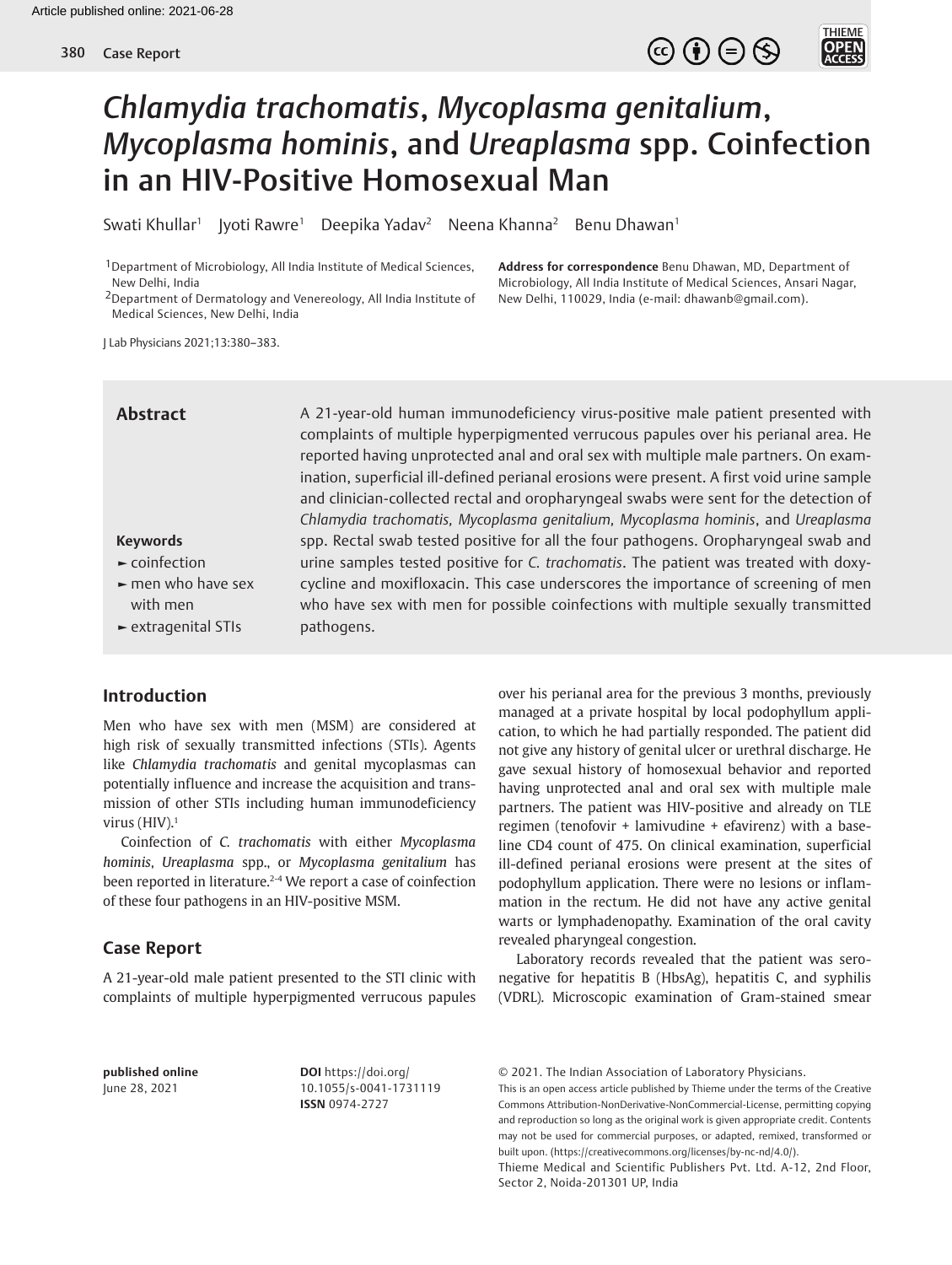of the urethral swab revealed two to three pus cells per oil-immersion field and no gram-negative intracellular diplococci were seen. A first void urine sample and rectal and oropharyngeal swabs were sent for the detection of *C. trachomatis* and genital mycoplasmas. In-house polymerase chain reaction (PCR) was performed for *C. trachomatis* targeting cryptic plasmid (**►Table 1**). Briefly, the 25 μL reaction mixture contained 2.5 μL of 10× PCR buffer (1× PCR buffer is 10 mmol/L Tris-HCl [pH 8.8 at  $25^{\circ}$ C], 1.5 mmol/L MgCl<sub>2</sub> 50 mmol/L KCl, and 0.1% Triton X-100), 200 μmol/L (each) deoxynucleoside triphosphate (dNTPs) mixture, 10 pmol of each primer, 2U of Taq DNA polymerase, 5 μL of sample DNA, and ultrapure sterile water. In-house PCR for *M. genitalium* targeting the 140kDa adhesion gene was performed (**►Table 1**). The 25 μL reaction mixture contained 2.5 μL of 10× PCR buffer (1× PCR buffer is 10 mmol/L Tris-HCl [*p*H 8.8 at 25 $^{\circ}$ C], 50 mmol/L KCl, and 0.1% Triton X-100), 4.5mM MgCl, 1U of Taq polymerase, 250 μmol/L (each) dNTPs mixture, 20 pmol of each primer, 5 μL of sample DNA, and ultrapure sterile water. Multiplex PCR was performed for urease gene of *Ureaplasma* spp. and 16S rDNA of *M. hominis* (**►Table 1**). Briefly, the 50 μL reaction mixture contained 5 μL of 10× PCR buffer (1× PCR buffer is 10 mmol/L Tris-HCl [*p*H 8.8 at 25°C],

50 mmol/L KCl, and 0.1% Triton X-100), 3.0 mM MgCl, 1.25U Taq polymerase, 400 μmol/L (each) dNTPs, 25 pmol of each primer, 16 μL of sample DNA, and ultrapure sterile water.

A negative control in the form of template free master mix solution was included in each run of amplification. To eliminate the cross-contamination and thereby to overcome false-positives, before amplification master mix containing nuclease-free water, Taq Buffer B, MgCl<sub>2</sub> and Taq DNA polymerase were incubated for 15 minutes with 0.1 IU of uracil N-glycosylase enzyme. After incubation, dNTP mix and primers were carried out in a final master mix.

The rectal swab tested positive for all the four pathogens. However, oropharyngeal swab and urine sample tested positive for *C. trachomatis* alone (**►Figs 1**–**3**).

The patient was treated with oral doxycycline 100 mg twice daily for 7 days. However, in view of decreased efficacy of doxycycline in *M. genitalium* infection, moxifloxacin 400mg was given once daily for another 7 days. Partner treatment could not be done as the patient was not willing to inform his partners about his condition. However, he was advised abstinence during the treatment period. Posttreatment, patient's first void urine sample and rectal and oropharyngeal swabs tested negative for all the four pathogens. There were no new

|  |  |  | Table 1 Details of PCR assays for detection of Chlamydia trachomatis and genital mycoplasmas |  |  |
|--|--|--|----------------------------------------------------------------------------------------------|--|--|
|--|--|--|----------------------------------------------------------------------------------------------|--|--|

| Organism                      | <b>Target</b>                      | Primer sequence                                                                                                                      | <b>Cycling conditions</b> |                                 |           |
|-------------------------------|------------------------------------|--------------------------------------------------------------------------------------------------------------------------------------|---------------------------|---------------------------------|-----------|
| Chlamydia<br>trachomatis      | Cryptic<br>plasmid                 | KL1 5'-TCCGGAGCGAGTTACGAAGA-3'<br>KL2 5'-AATCAATGCCCGGGATTGGT-3'                                                                     | Denaturation              | $94^{\circ}$ C<br>for 1<br>min  | 35 cycles |
|                               |                                    |                                                                                                                                      | Annealing                 | $55^{\circ}$ C<br>for 2<br>min  |           |
|                               |                                    |                                                                                                                                      | Extension                 | $72^{\circ}$ C<br>for 1<br>min  |           |
| Mycoplasma<br>qenitalium      | Adhesin gene                       | MgPa1 5'- AGTTGTGAAACCTTAACCCTTGG-3'<br>MgPa3 5'-CCGTTGAGGGGTTTTCCATTTTTGC-3                                                         | Initial<br>denaturation   | $95^{\circ}$ C<br>for 1<br>min  |           |
|                               |                                    |                                                                                                                                      | Denaturation              | $95^{\circ}$ C<br>for 1<br>min  | 35 cycles |
|                               |                                    |                                                                                                                                      | Annealing                 | $67^{\circ}$ C<br>for 15<br>sec |           |
|                               |                                    |                                                                                                                                      | Extension                 | $72^{\circ}$ C<br>for 6<br>min  |           |
| Ureaplasma spp.<br>M. hominis | Urease,<br>16S rDNA<br>(Multiplex) | U4 5'-ACGACGTCCATAAGCAACT-3'<br>U5 5'-CAATCTGCTCGTGAAGTAATTAC-3'<br>RNAH1 5'-CAATGGCTAATGCCGGATACGC-3'<br>RNAH2 5'-GGTACCGTCAGTCT-3' | Initial<br>denaturation   | $95^{\circ}$ C<br>for 10<br>min |           |
|                               |                                    |                                                                                                                                      | Denaturation              | $95^{\circ}$ C<br>for 15<br>sec | 35 cycles |
|                               |                                    |                                                                                                                                      | Annealing                 | $60^{\circ}$ C<br>for 1<br>min  |           |
|                               |                                    |                                                                                                                                      | Extension                 | $72^{\circ}$ C<br>for 5<br>min  |           |

Abbreviation: PCR, polymerase chain reaction.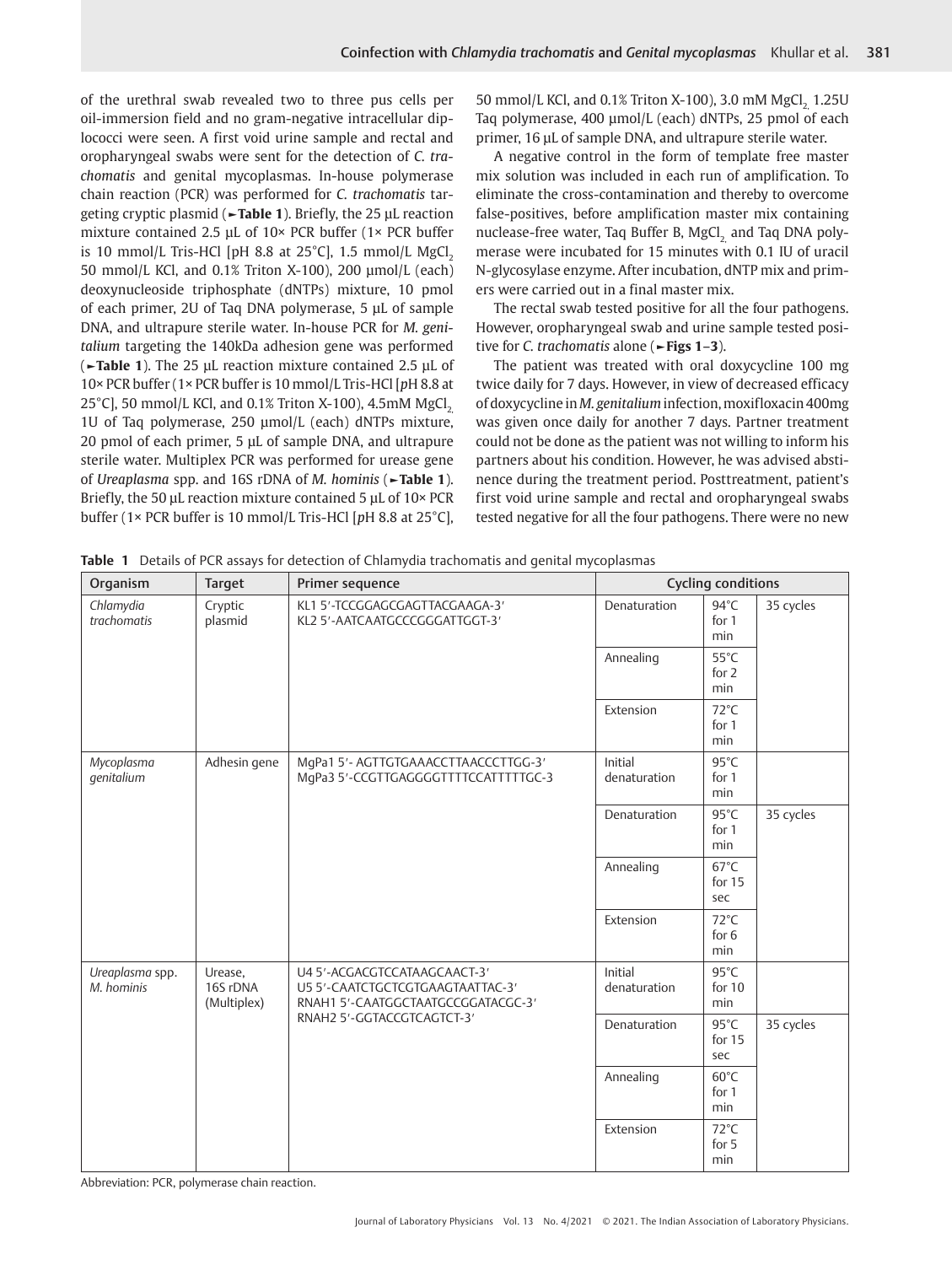

**Fig. 1** Gel electrophoresis picture of the polymerase chain reaction for *Chlamydia trachomatis* targeting cryptic plasmid and *omp*A gene. Lane 1, 100 bp ladder; Lane 2, urine sample (positive); Lane 3, rectal swab (positive); Lane 4, oropharyngeal swab (positive); Lane 5, negative control; Lane 6, positive control (ATCC VR-885).



**Fig. 3** Gel electrophoresis picture of the multiplex-polymerase chain reaction for *Ureaplasma* spp. and *Mycoplasma hominis* targeting urease gene and 16S ribosomal DNA, respectively.Lane 1, 100 bp ladder; Lane 2, negative control; Lane 3, urine sample (negative); Lane 4, rectal swab (positive for *Ureaplasma* and *M. hominis*); Lane 5, oropharyngeal swab (negative); Lane 6, positive control (*Ureaplasma* NCTC 10177, urease positive; *M. hominis* NCTC 10111, 16S rRNA positive).

genital complaints and the patient was counselled for safe sex practices.

## **Discussion**

Genital mycoplasmas and *C. trachomatis* have commonly been implicated as copathogens in HIV-infected patients. Presence of one agent warrants testing for other sexually transmitted organisms especially in high-risk patients. Extragenital sites are believed to serve as hidden reservoirs for ongoing transmission of infection and their treatment is also different compared to that of genital infection. Most MSMs report bisexual behavior and such patients can act as a bridge population in spreading various STIs.<sup>5</sup>

Extragenital STIs especially rectal infections are often asymptomatic. In a study, Foschi et al reported 63.1 % asymptomatic rectal infections due to *C. trachomatis, Neisseria* 



**Fig. 2** Gel electrophoresis picture of the polymerase chain reaction for *Mycoplasma genitalium* targeting adhesion gene.Lane 1, 100 bp ladder; Lane 2, positive control; Lane 3, urine sample (negative); Lane 4, rectal swab (positive); Lane 5, oropharyngeal swab (negative); Lane 6, negative control.

*gonorrhoeae*, and *M. genitalium* in MSMs and that 80 % of these infections would have gone undetected in absence of rectal site testing.<sup>6</sup> Our patient also had asymptomatic rectal infection. Infection with *Ureaplasma, M. hominis, M. genitalium*, and *C. trachomatis* would have been missed had rectal sample not been tested. Hence, extragenital screening becomes vital due to the asymptomatic nature of these infections.

The MSM population can be exposed to these pathogens in a number of ways making a detailed sexual history and thorough clinical examination crucial in such patients. Centers for Disease Control and Prevention recommends annual screening of all MSMs for syphilis, chlamydia, and gonorrhea, 3 to 6 monthly screening of MSMs with persisting high-risk behavior with multiple partners.7 PCR is a preferred approach for screening of these patients. Although cultures have historically been the gold standard, they are subjective and PCR offers to be a more sensitive and specific testing modality.

*Ureaplasma* has been reported to cause non-gonococcal urethritis, prenatal infections and complications during pregnancy. *Ureaplasma* offers a survival advantage for *C. tracho*matis by disturbing the genital tract homeostasis.<sup>8,9</sup> However, there are no guidelines for the screening or testing of *Ureaplasma* spp. or *Mycoplasma* spp. in extragenital sites.

*M. genitalium* infections are reported to present as coinfections. Pépin et al showed that almost half of the *M. genitalium* infections were coinfections. In their study, the prevalence of coinfection of *M. genitalium* with *N. gonorrhoeae*, *C. trachomatis,* and *Trichomonas vaginalis* was 37.9, 10.6, and 7.6%, respectively.10 Rates of detection of *M. genitalium* have been reported higher in MSM population who are HIV-positive.<sup>11</sup> Therefore, attention should be paid to these infections among MSMs, especially bisexuals, which might have critical implications not only for effective HIV/STD control but also for obstetric and gynecological complications in female partners.